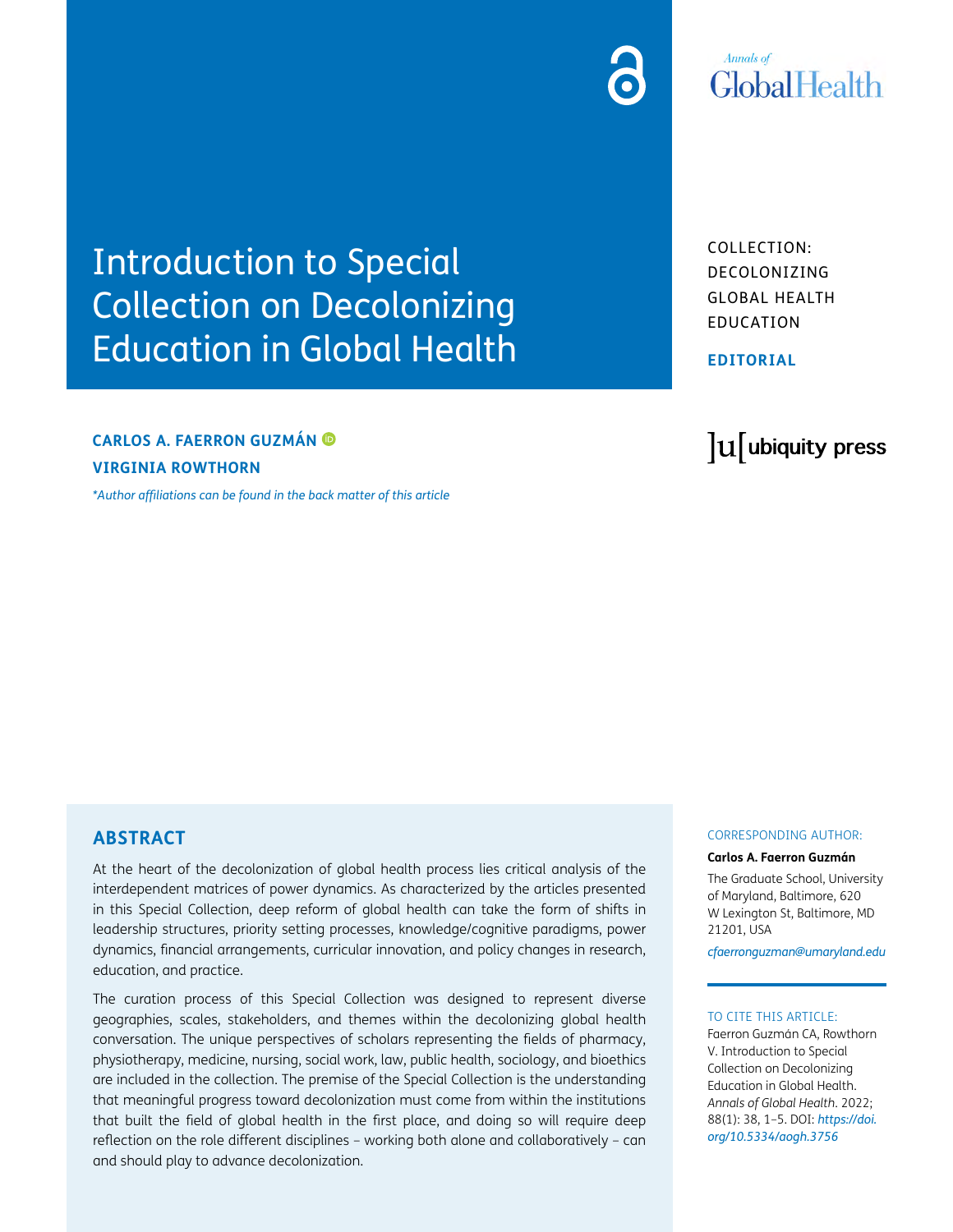On May 25th and 26th, 2021, the University of Maryland Baltimore hosted a two-day virtual summit to discuss the importance of decolonizing global health education. Understanding that the topic of decolonization cannot be tackled superficially or without the critical input of stakeholders who have borne the brunt of the impacts of colonization, the summit was designed to capture the voices of students and trainees from around the world across multiple professions. To facilitate the conversation, a curated pre-summit mini-curriculum was used. This curriculum included a reading list, multimedia resources, reflective exercises for students, and two pre-summit virtual workshops with students and faculty from the UMB community and global partners.

During the summit, speakers and panelists from around the world with varying backgrounds, experiences, and perspectives came together to break down their definitions of decolonization and the innumerable barriers in existence that keep essential change from occurring. Summit participants mainly explored how racism, white supremacy, and other forms of coloniality impact their professional practice (a summary of these explorations from the summit is represented in **[Figure 1](#page-1-0)**). The grey boxes represent the stakeholders involved in this process, the blue boxes represent the means by which coloniality is enacted, and the arrows represent the directionality of the colonial process.



Faerron Guzmán and **2** Rowthorn *Annals of Global Health* DOI: [10.5334/aogh.3756](https://doi.org/10.5334/aogh.3756)

<span id="page-1-0"></span>**Figure 1** Coloniality, professional practice, and its impact on communities.

The summit served as an opportunity for participants to reflect on and solidify the next steps to work towards a future decolonized, equitable, diversified, and culturally competent system of higher education. The articles in this two-part Special Collection of the *Annals of Global Health* were developed by the international groups of students and faculty who participated in the summit. This summit was embedded as part of the growing movement and effort to decolonize global health [[1, 2](#page-3-1), [3\]](#page-3-1).

The process of global health decolonization is still not well defined, and whether global health as a field can survive said process is still an ongoing debate [\[4](#page-3-1)]. What is clear to many is that the current field of global health, represented by institutions and practitioners, still lacks the necessary tools, understanding, and will to deconstruct and reshape its own structure critically [[5\]](#page-3-1).

Despite advances in multiple aspects of the decolonization agenda, the entrenched nature of the power asymmetries within global health is still represented by ongoing imbalances in whose voices count, what systems of knowledge are valued, who gets to set the priorities, and who holds the financial resources. Perceived superiority, moral and intellectual, topped with the geopoliticization (i.e., the use of global health as a foreign policy instrument), continuously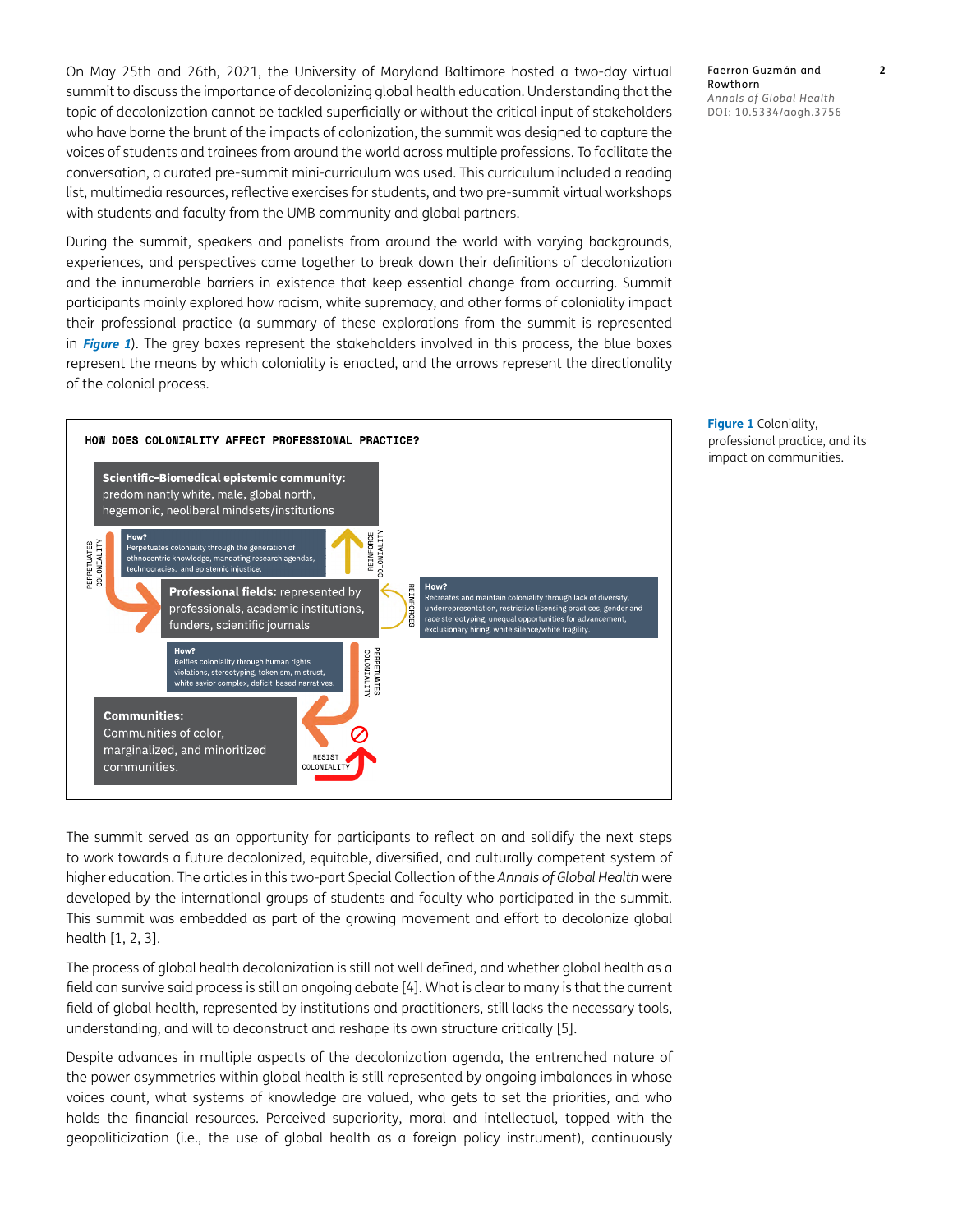reify the vertical and exclusionary practice of global health. Without critical introspection and acknowledgment of these dynamics, global health will continue to represent a legacy of its colonial past and justification.

At the heart of the decolonization of global health processes lies critical analysis of the interdependent matrices of power dynamics (i.e., intersectional analysis) [\[5\]](#page-3-1), a recurrent theme within this Special Collection. As characterized by the articles presented here, deep reform of global health can take the form of shifts in leadership structures, priority setting processes, knowledge/cognitive paradigms, power dynamics, financial arrangements, curricular innovation, and policies changes in research, education, and practice.

We developed this Special Collection around the theme of decolonization broadly defined, emphasizing how coloniality and neo-colonial thought are woven through and still affect higher education. Through this collection, we have provided an opportunity for summit participants (faculty, researchers, practitioners, students, and administrators) to express their vision of what a decolonized global health field looks like. Our curation process of this Special Collection was designed to represent diverse geographies, scales, stakeholders, and themes within the decolonizing global health conversation. The unique perspectives of scholars representing the fields of pharmacy, physiotherapy, medicine, nursing, social work, law, public health, sociology, and bioethics are included in the collection. The premise of the Special Collection is the understanding that meaningful progress toward decolonization must come from within the institutions that built the field of global health in the first place and doing so will require deep reflection on the role different disciplines – working both alone and collaboratively – can and should play to advance decolonization.

The motivation for this special issue comes at a time when prevailing orthodoxies are being challenged in global health, as evidenced by the rise in the literature addressing global health and decolonization (**[Figure 2](#page-2-0)**). However, many more spaces for discussion are still needed, especially those led by voices of the "majority world."



Faerron Guzmán and **3** Rowthorn *Annals of Global Health* DOI: 10.5334/aogh.3756

<span id="page-2-0"></span>**Figure 2 Publications per year on Decolonization and Health.**  The Scopus database was used to retrieve documents in peer-reviewed journals. Search strategy TITLE-ABS-KEY (health) AND TITLE-ABS-KEY(decoloni\* OR neocoloni\*).

Although each article is written from a distinct vantage point, with a different focus, and borrows from different experiences and voices, the editorial team discerned distinct themes threaded through the two volumes of this Special Collection. The first explores queries and approaches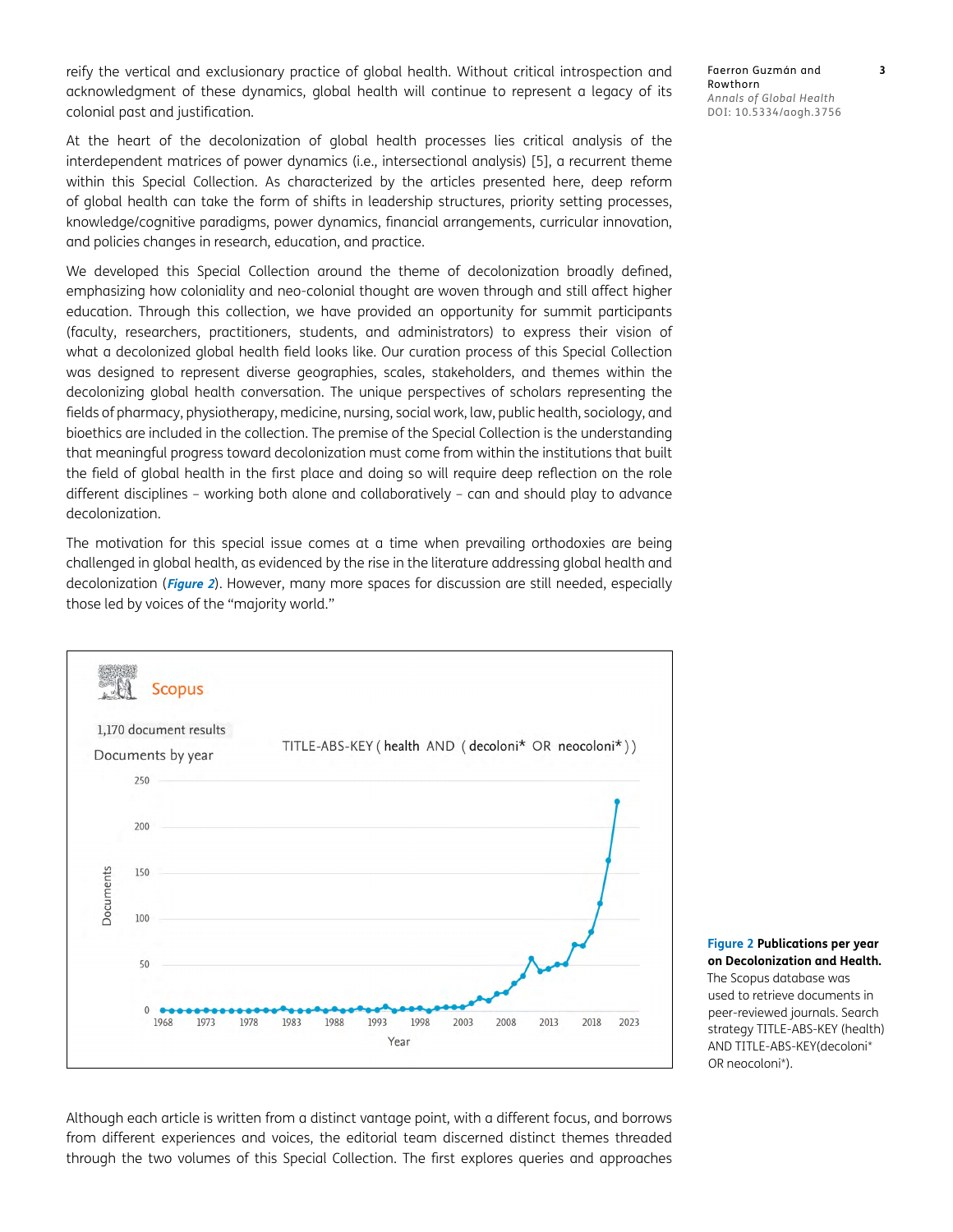<span id="page-3-1"></span>that address the structural issues in decolonizing global health (i.e., high-level perspectives). The second brings perspectives and case studies of global health practitioners and their approaches in decolonizing global health (i.e., decolonization in practice).

We hope that the contributions in the two components of this Special Collection will ground through case studies, reflections, and concrete recommendations, the current conceptual debate around "what does decolonizing global health look like?" Although this special issue is not a comprehensive coverage of the challenges and disciplines that need to be included in the broad task of decolonizing global health (neither was that our intent), we hope the contributions in this special issue jointly advance the decolonization movement to reach our common goals.

Furthermore, we expect that the articles in this special edition help the reader navigate ongoing questions in the decolonizing global health movement, such as: What are the concrete ways that university leadership can move forward with decolonizing global health? How can global health educators reshape their curricula? How can different stakeholders create more equitable international partnerships that represent the values of liberal education? What role can learners play in the process of decolonizing global health and global health education? How can research agendas equitably represent the needs of stakeholders that historically have had less participation? What role do professional codes of ethics and legal and policy frameworks play in the decolonizing process?

To our knowledge, this is the first effort to bring together diverse perspectives on the process of decolonizing global health, primarily focused on education. Neither prescriptive nor definitive, the contributions here fill only a small portion of the existing gaps towards a decolonized global health field. We hope that more interdisciplinary research is motivated by this work and by future publication in this vein. Finally, we would like to thank the *Annals of Global Health* editorial team and the reviewers for their constructive criticisms. This Special Collection is undoubtedly more robust thanks to their contributions.

#### **COMPETING INTERESTS**

The authors have no competing interests to declare.

#### <span id="page-3-0"></span>**AUTHOR AFFILIATIONS**

#### **Carlos A. Faerron Guzmán** *[orcid.org/0000-0002-2253-9061](https://orcid.org/0000-0002-2253-9061)*

The Graduate School, University of Maryland, Baltimore, 620 W Lexington St, Baltimore, MD 21201, USA

#### **Virginia Rowthorn**

The Graduate School, University of Maryland, Baltimore, 620 W Lexington St, Baltimore, MD 21201, USA

#### **REFERENCES**

- 1. **Richardson ET.** *Epidemic Illusions: On the Coloniality of Global Public Health*. MIT Press; 2020. Accessed December 24, 2021. *<https://mitpress.mit.edu/books/epidemic-illusions>*. DOI: *[https://doi.org/10.7551/](https://doi.org/10.7551/mitpress/12550.001.0001) [mitpress/12550.001.0001](https://doi.org/10.7551/mitpress/12550.001.0001)*
- 2. **Büyüm AM, Kenney C, Koris A, Mkumba L, Raveendran Y.** Decolonising global health: if not now, when? *BMJ Global Health*. 2020; 5(8): e003394. DOI: *<https://doi.org/10.1136/bmjgh-2020-003394>*
- 3. **Eichbaum QG, Adams LV, Evert J, Ho M-J, Semali IA, van Schalkwyk SC.** Decolonizing Global Health Education: Rethinking Institutional Partnerships and Approaches. *Academic Medicine*. 2021; 96(3): 329–335. DOI: *<https://doi.org/10.1097/ACM.0000000000003473>*
- 4. **Abimbola S, Pai M.** Will global health survive its decolonisation? *The Lancet*. 2020; 396(10263): 1627–1628. DOI: *[https://doi.org/10.1016/S0140-6736\(20\)32417-X](https://doi.org/10.1016/S0140-6736(20)32417-X)*
- 5. **Opara I.** It's Time to Decolonize the Decolonization Movement. Published July 29, 2021. Accessed December 23, 2021. *[https://speakingofmedicine.plos.org/2021/07/29/its-time-to-decolonize-the](https://speakingofmedicine.plos.org/2021/07/29/its-time-to-decolonize-the-decolonization-movement/)[decolonization-movement/](https://speakingofmedicine.plos.org/2021/07/29/its-time-to-decolonize-the-decolonization-movement/)*.

Faerron Guzmán and **4** Rowthorn *Annals of Global Health* DOI: 10.5334/aogh.3756